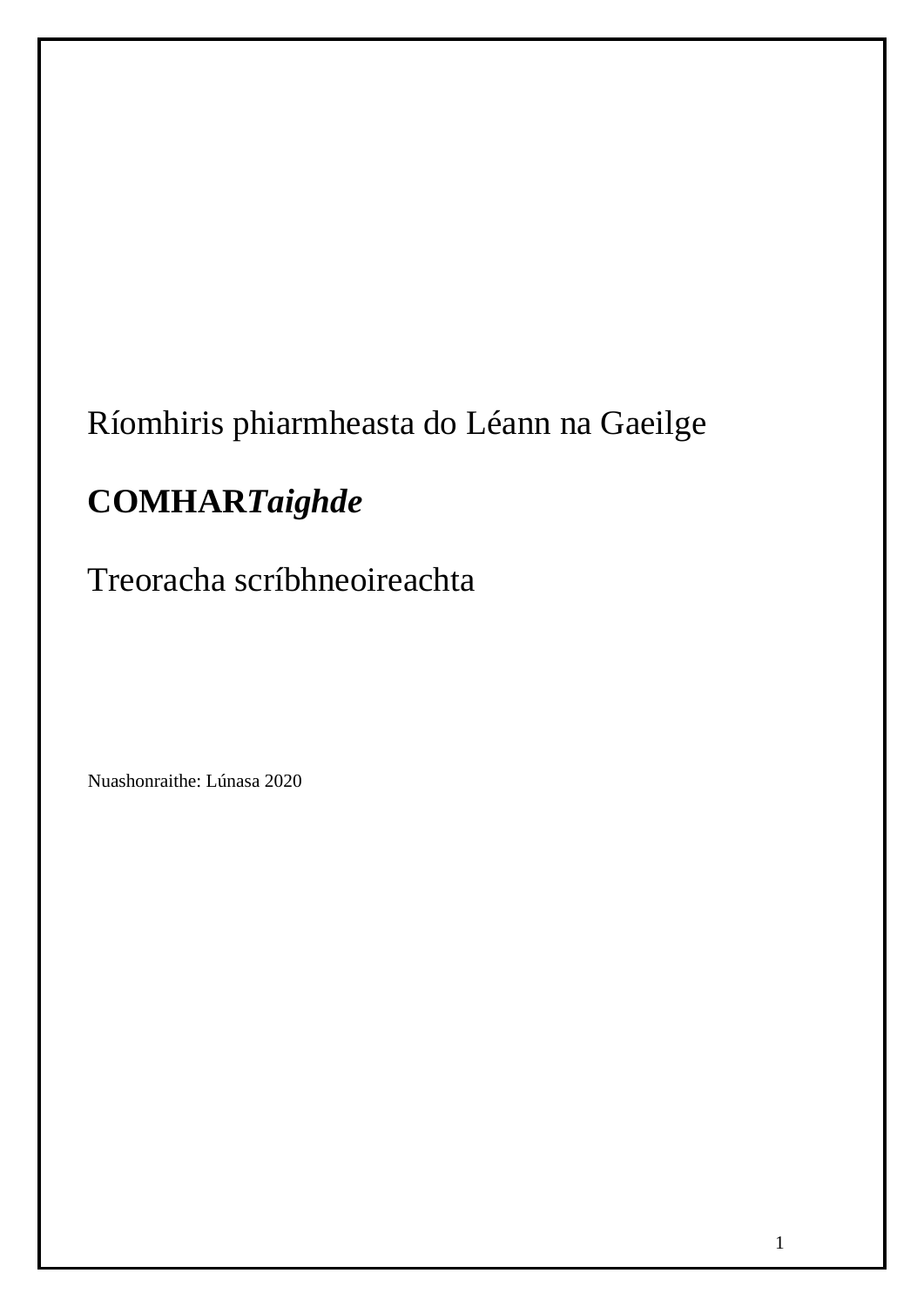## **1.0 Réamhrá**

Foilsítear saothar scolártha den chaighdeán is airde san iris seo, **COMHAR***Taighde***,** sna réimsí seo a leanas de léann na Nua-Ghaeilge go háirithe: critic na litríochta agus an chultúir, léann na namhrán agus na dtraidisiún béil, agus sochtheangeolaíocht na Gaeilge.

## **2.0 Foireann**

Triúr atá freagrach as an gcúram eagarthóireachta:

- An tOllamh Comlach Caoimhín Mac Giolla Léith [An Coláiste Ollscoile, Baile Átha Cliath]
- An tOllamh Comhlach Ríona Nic Congáil [An Coláiste Ollscoile, Baile Átha Cliath]
- An Dr Peadar Ó Muircheartaigh [Ollscoil Aberystwyth]

## **3.0 Cur chuige**

Bíonn sé mar aidhm ag an bhfoireann eagarthóireachta eagrán amháin de COMHAR*Taighde* a fhoilsiú faoin 1 Samhain gach bliain acadúil ar an suíomh idirlín: www.comhartaighde.ie.

Seo a leanas bunphrionsabail phiarmheastóireachta na hirise:

- Bíonn an próiseas piarmheastóireachta ar fad anaithnid. Ní bhíonn a fhios ag an scríbhneoir cén piarmheastóir atá acu ná ní bhíonn a fhios ag an bpiarmheastóir cén scríbhneoir atá acu;
- Léann beirt phiarmheastóirí na hailt agus déanann moltaí chun feabhais;
- Ní iarrtar ar aon phiarmheastóir níos mó ná alt amháin a léamh in aon bhliain ar leith;
- Bíonn amlíne dhocht i bhfeidhm do na piarmheastóirí leis na hailt a léamh agus a mheas;
- Bíonn ar scríbhneoirí cloí le bileog stíle ina mínítear an teorainn focal, an córas tagartha a úsáidtear, gnéithe den stíl tí, an leagan amach (spásáil idir na línte, srl);
- Bítear ag súil le moltaí géarchúiseacha, diana ó na piarmheastóirí agus tuairim ionraic uathu maidir le cé acu an mbaineann an t-ábhar na caighdeáin chuí amach nó nach mbaineann; agus
- Bítear ag súil gur féidir le gach scríbhneoir leasuithe cuimsitheacha a dhéanamh ar ábhar a n-alt, agus moltaí na bpiarmheastóirí á gcur san áireamh acu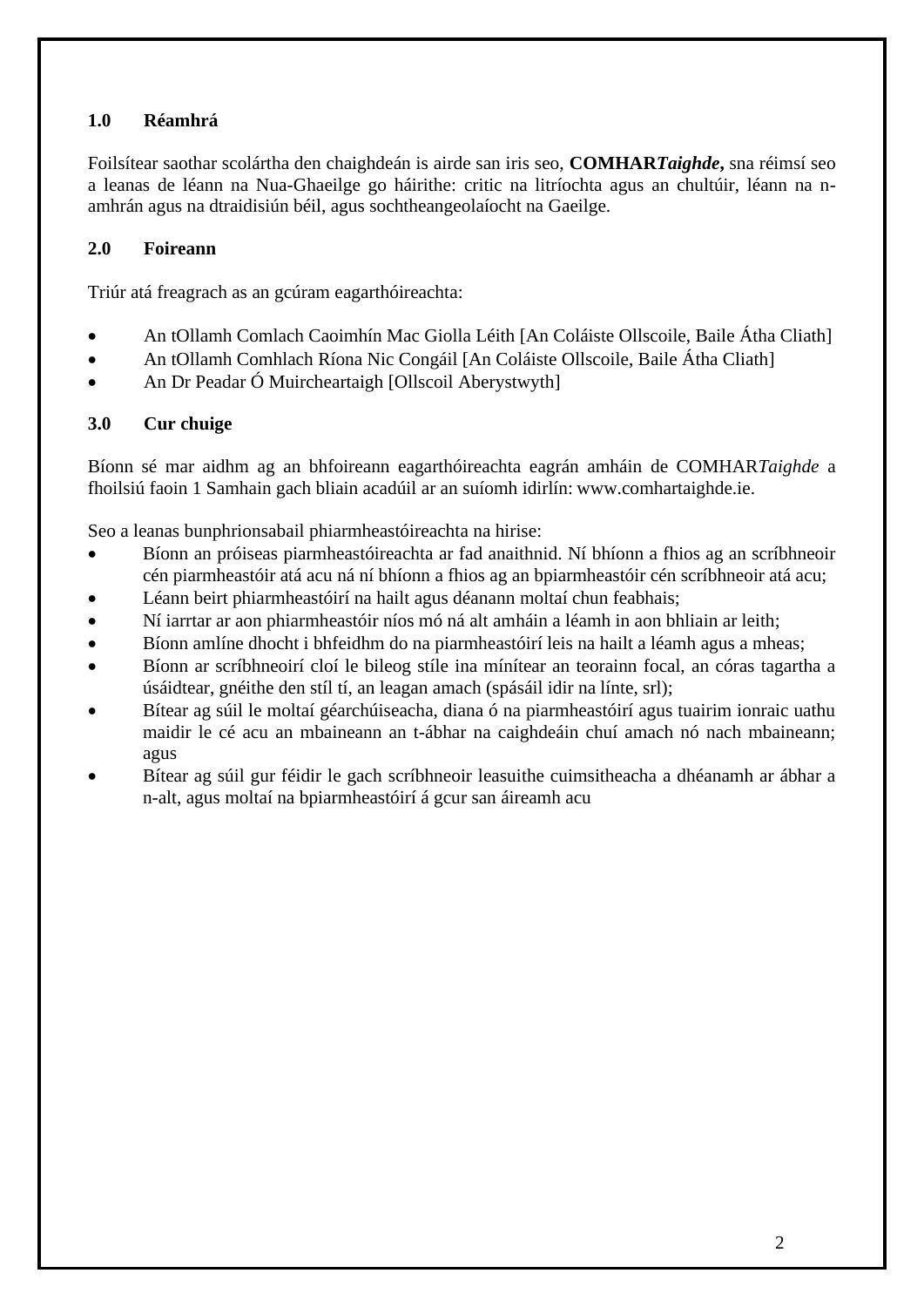## **4.0 Treoir agus stíl tí na ríomhirise**

## *COMHARTaighde:* **Treoir agus Stíl Tí**

Is é **1 Feabhra 2021** an spriocdháta don chéad eagrán eile de *COMHARTaighde*. Ní ghlacfar le hiarratais tar éis an dáta sin ná le hiarratais nach gcloíonn leis an stíl tí seo. Seoltar iarratais chuig comhartaighde@comhar.ie.

#### **Ailt agus achoimrí a chur isteach**

- Ní mór na cáipéisí seo a leanas a chur ar fáil le gach iarratas:
	- o a) leathanach teidil;
	- o b) an t-alt féin;
	- o c) achoimre ar an alt;
	- o d) nóta beathaisnéise; agus
	- o e) achoimre ar an alt i mBéarla.
- Bíodh ainm an údair, an institiúid lena mbaineann sé/sí, seoladh ríomhphoist agus teideal an ailt ar an leathanach teidil (mura mbíonn ceangal institiúideach i gceist, téigh i gcomhairle le heagarthóirí na hirise).
- Ná luaitear ainm an údair san alt féin ná san achoimre.

## **Líon na bhfocal**

- Glactar le hailt ina bhfuil 5,000-6,000 focal, leabharliosta san áireamh. D'fhéadfadh sé tarlú go mbeadh líon na bhfocal le méadú nó le laghdú tar éis aiseolas na bpiarmheastóirí a chur san áireamh.
- Bíodh 250-400 focal san achoimre.

#### **An phiarmheastóireacht agus an próiseas athbhreithnithe**

- Ní gá go gcuirfí gach alt ar aghaidh chuig piarmheastóirí. Is iad na heagarthóirí a dhéanann breith i dtosach maidir lena fheiliúnaí is atá an t-alt don iris. Sa chás go síltear nach bhfeileann an t-alt do *COMHARTaighde*, cuirfear an t-údar ar an eolas a thúisce agus is féidir.
- Má chuirtear alt ar aghaidh chuig piarmheastóirí féachtar le haiseolas a sholáthar don údar faoi cheann trí mhí. Coinneoidh na heagarthóirí an t-údar ar an eolas má bhíonn moill ann. Uaireanta, glacann sé tamall socruithe oiriúnacha piarmheastóireachta a dhéanamh.
- Tar éis don údar aiseolas a fháil ó na heagarthóirí, ní mór dó/di iarracht choinsiasach a dhéanamh gach mír den aiseolas sin a chur i bhfeidhm. Má shíleann na heagarthóirí nach leor é an t-athbhreithniú atá déanta ar an alt, d'fhéadfadh sé tarlú go ndiúltófaí an t-alt ag an bpointe sin.
- Fiú agus athbhreithniú substaintiúil déanta ag an údar ar an alt, d'fhéadfadh sé tarlú go mbeadh tuilleadh babhtaí athscríofa/eagarthóireachta i gceist chun é a thabhairt chun feabhais.
- Iarrtar ar údair a bheith ar fáil do na babhtaí athscríofa/eagarthóireachta sin sna míonna tar éis dóibh alt a chur faoi bhráid *COMHARTaighde*.

## **Litriú, gramadach agus poncaíocht**

• Cloítear le *Caighdeán Oifigiúil na Gaeilge* 2017 do ghramadach na Gaeilge san alt (sleachta athfhriotail as an áireamh). Tá an Caighdeán ar fáil ag: [http://www.oireachtas.ie/parliament/media/translators/An-Caighde%C3%A1n-](http://www.oireachtas.ie/parliament/media/translators/An-Caighde%C3%A1n-Oifigi%C3%BAil-2017.pdf)[Oifigi%C3%BAil-2017.pdf.](http://www.oireachtas.ie/parliament/media/translators/An-Caighde%C3%A1n-Oifigi%C3%BAil-2017.pdf)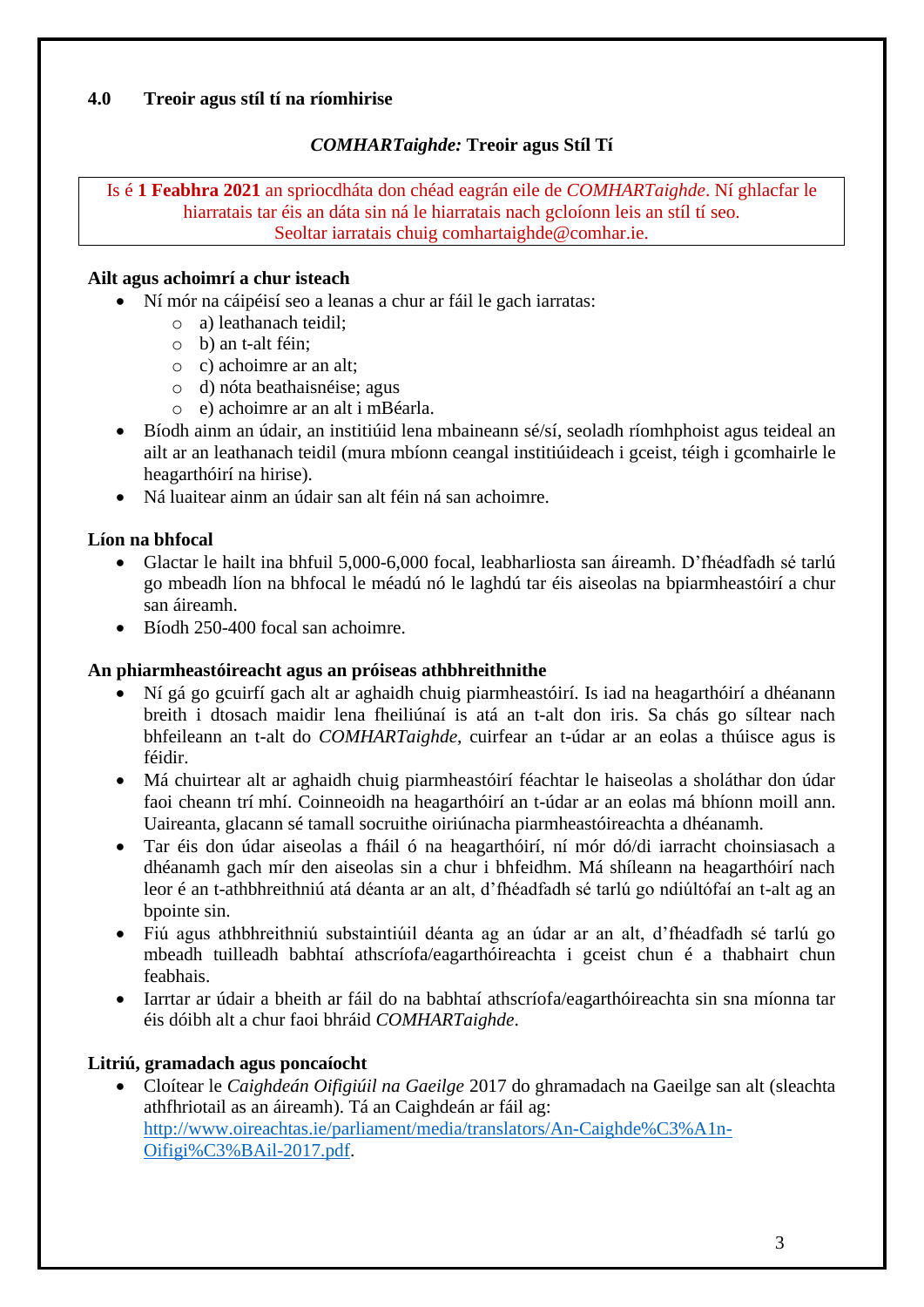- Úsáidtear uaschamóga singile (') le tús a chur le hathfhriotal. Úsáidtear uaschamóga dúbailte (") le hathfhriotal laistigh den athfhriotal a chur in iúl. (Léigh freisin an chuid thíos ar chúrsaí athfhriotail.)
- Nuair a thagann uaschamóg agus camóg le chéile, is *laistigh* den uaschamóg a chuirtear an chamóg.
- Cloítear le *bunlitriú* na sleachta athfhriotail ach cloítear le stíl *COMHARTaighde* maidir leis an *bponcaíocht* (camóga agus uaschamóga) sna sleachta céanna.

## **Córas tagartha agus athfhriotail**

- Úsáidtear córas tagartha Harvard (féach thíos le haghaidh treoracha beachta).
- Bíodh gach sliocht athfhriotail san alt cruinn agus dílis dá bhuntéacs. D'fhéadfadh sé tarlú go n-iarrfaí ar an údar sleachta a dhearbhú má bhíonn aon amhras ann faoina gcruinneas.
- Seachnaítear fonótaí.
- Coinnítear sleachta athfhriotail atá níos lú ná 40 focal i gcorp an téacs.
- Tosaítear alt nua eangaithe nuair atá níos mó ná 40 focal sa sliocht athfhriotail.
- Agus raon leathanach á lua mar chuid de thagairt, tugtar gach digit de na huimhreacha leathanach atá i gceist (m.sh. 14-18, 413-417, 1132-1141.)
- Le briseadh eagarthóireachta nó bearna sa téacs a chur in iúl:
	- o Más bearna san aon abairt amháin atá i gceist, úsáidtear trí phonc agus spás ar gach aon taobh díobh. Féach, mar shampla, tús 'Íosagán' le Pádraic Mac Piarais:
		- 'Bhí sean-Mhaitias ... le hais a dhorais'.
	- o Más bearna í a sháraíonn deireadh na habairte reatha, úsáidtear ceithre phonc, i.e. na trí phonc thuasluaite móide an lánstad a bhfuiltear ag léim thairis. Bíodh spás ar gach aon taobh de na poncanna. Mar shampla:
		- 'Bhí sean-Mhaitias ina shuí …. chomh ciúin, chomh socair sin'.
	- o Is féidir na poncanna eagarthóireachta a chur idir lúibíní cearnógacha má tá baol débhrí ann nó má tá na poncanna le taobh marc poncaíochta eile. Mar shampla:
		- 'Bhí sean-Mhaitias ina shuí le hais a dhorais. […] Bhí a cheann cromtha aige'.

# **Cló agus spásáil**

- Úsáidtear Times New Roman nó Arial mar chló, méid 12. Úsáidtear an cló céanna, méid 11 le haghaidh athfhriotail eangaithe.
- Bíodh spásáil dhúbailte idir na línte san alt.
- Bíodh spás aonair (seachas spás dúbailte) ag deireadh abairte.

## **Ceannlitreacha, dátaí, uimhreacha**

- Seachnaítear ceannlitreacha i dteideal an ailt ach amháin i gcás ainmfhocal cinnte.
- Maidir le teidil saothar a cheadaítear, cloítear leis an bponcaíocht agus leis na ceannlitreacha atá ar an teideal sa bhuntéacs féin.
- I gcás dátaí a luaitear i gcorp an ailt, cloítear leis an múnla seo: 'ar an 12 Márta 2013,' 'ar an 31 Eanáir 1958,' srl.
- Úsáidtear digití le huimhreacha os cionn fiche (20) a chur in iúl: 'trí ghluaisteán,' 'fiche gluaisteán,' '21 gluaisteán,' '63 gluaisteán,' srl. (Uaireanta déantar eisceacht de sin agus staitisticí á bplé.)

## **Fotheidil**

• Is ceadmhach fotheidil a úsáid san alt má shíleann an t-údar iad a bheith feiliúnach. D'fhéadfadh sé go n-iarrfaí ar údar fotheidil a chur isteach nó a bhaint amach freisin, ag brath ar chruth deiridh an ailt féin.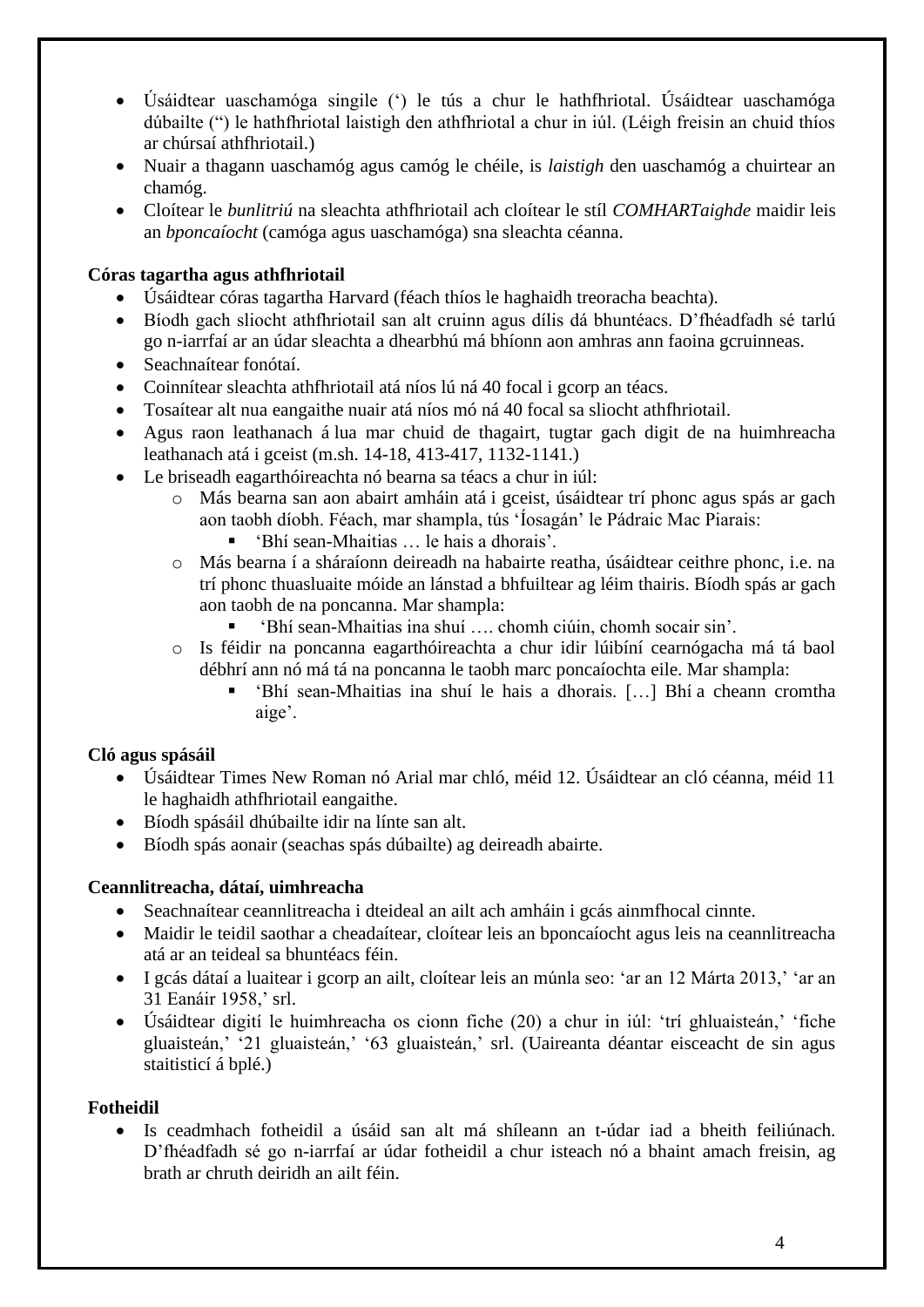## **Leabhareolas**

- Úsáidtear an teideal 'Saothair a ceadaíodh' ag barr an leabharliosta i gcónaí.
- Ní mór don údar a dhearbhú go bhfuil teideal gach saothair sa leabharliosta litrithe mar atá sé sa bhuntéacs féin: ceannlitreacha sna háiteanna cearta, srl. D'fhéadfadh sé tarlú go niarrfaí ar an údar na hiontrálacha a dhearbhú má bhíonn aon amhras ann faoina gcruinneas.
- Má shíleann an t-údar gur feiliúnach an leabharliosta a roinnt ina rannóga, is ceadmhach é sin a dhéanamh (mar shampla: 'Foinsí neamhfhoilsithe,' 'Lámhscríbhinní,' 'Ábhar cartlainne,' 'Foinsí clóite eile'). Féach nach dteastaíonn a leithéid i gcónaí.

## **Íomhánna agus míreanna eile ilmheáin**

- Is féidir íomhánna, míreanna fuaime agus míreanna físe a úsáid sna hailt ach ní mór dóibh a bheith ar chaighdeán feiliúnach don fhoilsitheoireacht ar líne.
- Ní mór don údar a léiriú go bhfuil na cearta cuí faighte aige/aici chun an t-ábhar ilmheáin a úsáid.
- Ní mór na féidearthachtaí seo ar fad a fhiosrú leis na heagarthóirí nuair a chuirtear an t-alt chun bealaigh ar dtús.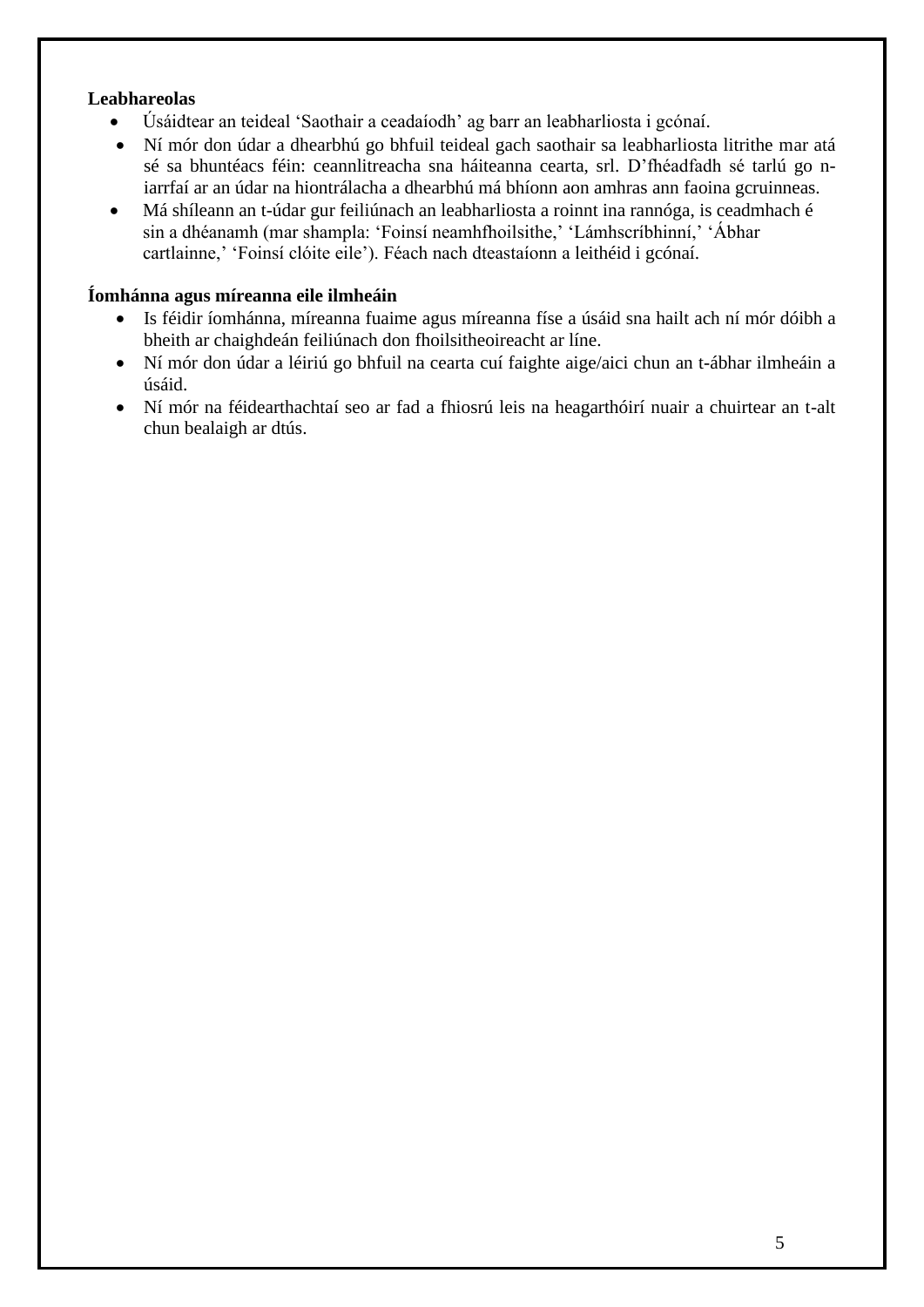# **COMHAR***Taighde* **Córas Harvard**

Bíonn dhá rud i gceist le córas tagartha Harvard:

- 1. An tagairt ghonta a dhéantar **i gcorp an ailt** féin (*citation*)
- 2. An tagairt iomlán a dhéantar sa **leabharliosta** ag deireadh an ailt (*bibliography*).

## **Tagairtí i gcorp an ailt**

Go hiondúil, bíonn trí mhír sna tagairtí inmheánacha: a) **sloinne** an údair, b) an **bhliain** a foilsíodh an saothar; agus c) **uimhir** an leathanaigh (más leabhar nó alt é):

> Tá sé ráite ag saineolaí amháin go ndéanann an foréigean ar an teilifís dochar don mheabhairshláinte (Ó Ríordáin 1997: 43).

Má tá sé soiléir cheana cén t-ainm atá ar an údar nó cén bhliain a foilsíodh an saothar, ní gá iad a lua arís. Mar shampla:

> Tá sé ráite ag Ó Ríordáin go ndéanann an foréigean ar an teilifís dochar don mheabhairshláinte (1997: 43).

Más le beirt údar an fhoinse, tugtar an dá shloinne sa tagairt inmheánach:

Tá sé ráite ag saineolaithe go ndéanann an foréigean ar an teilifís dochar don mheabhairshláinte (Ó Ríordáin agus Ní Chearúil 1997: 43).

Más le triúr údar nó níos mó an fhoinse, tugtar sloinne an chéad údair agus úsáidtear na focail '*et al.*' (agus cló iodálach orthu) leis na sloinnte eile a thabhairt le fios:

> Tá sé ráite ag saineolaithe go ndéanann an foréigean ar an teilifís dochar don mheabhairshláinte (Ó Ríordáin *et al.* 1997: 43).

## **Tagairtí sa leabharliosta ag deireadh an ailt**

Braitheann leagan amach na dtagairtí iomlána sa leabharliosta ar an gcineál saothair atá i gceist (leabhar iomlán, aiste i leabhar, alt in iris, srl.) Seo a leanas na cineálacha foinsí is coitianta:

## **a) Leabhar le húdar amháin:**

SLOINNE, CÉADLITIR AINM AN ÚDAIR. (BLIAIN) *TEIDEAL AN LEABHAIR*. ÁIT FOILSITHE: FOILSITHEOIR. Ó Ríordáin, S. (1952) *Eireaball Spideoige*. Baile Átha Cliath: Sáirséal agus Dill.

# **b) Leabhar le beirt údar:**

SLOINNE, CÉADLITIR AINM ÚDAR (1) agus SLOINNE, CÉADLITIR AINM ÚDAR (2). (BLIAIN) *TEIDEAL AN LEABHAIR*. ÁIT FOILSITHE: FOILSITHEOIR. Scott, J. agus Marshall, G. (2009) *Oxford Dictionary of Sociology*. Oxford: Oxford University Press.

## **c) Leabhar le triúr údar nó níos mó:**

SLOINNE, CÉADLITIR AINM ÚDAR (1), SLOINNE, CÉADLITIR AINM ÚDAR (2) agus SLOINNE, CÉADLITIR AINM (3). (BLIAIN) *TEIDEAL AN LEABHAIR*. ÁIT FOILSITHE: FOILSITHEOIR. Ó Duibhir, P., Nig Uidhir, G., Ó Cathalláin, S., Ní Thuairisg, L. agus Cosgrove, J. (2015)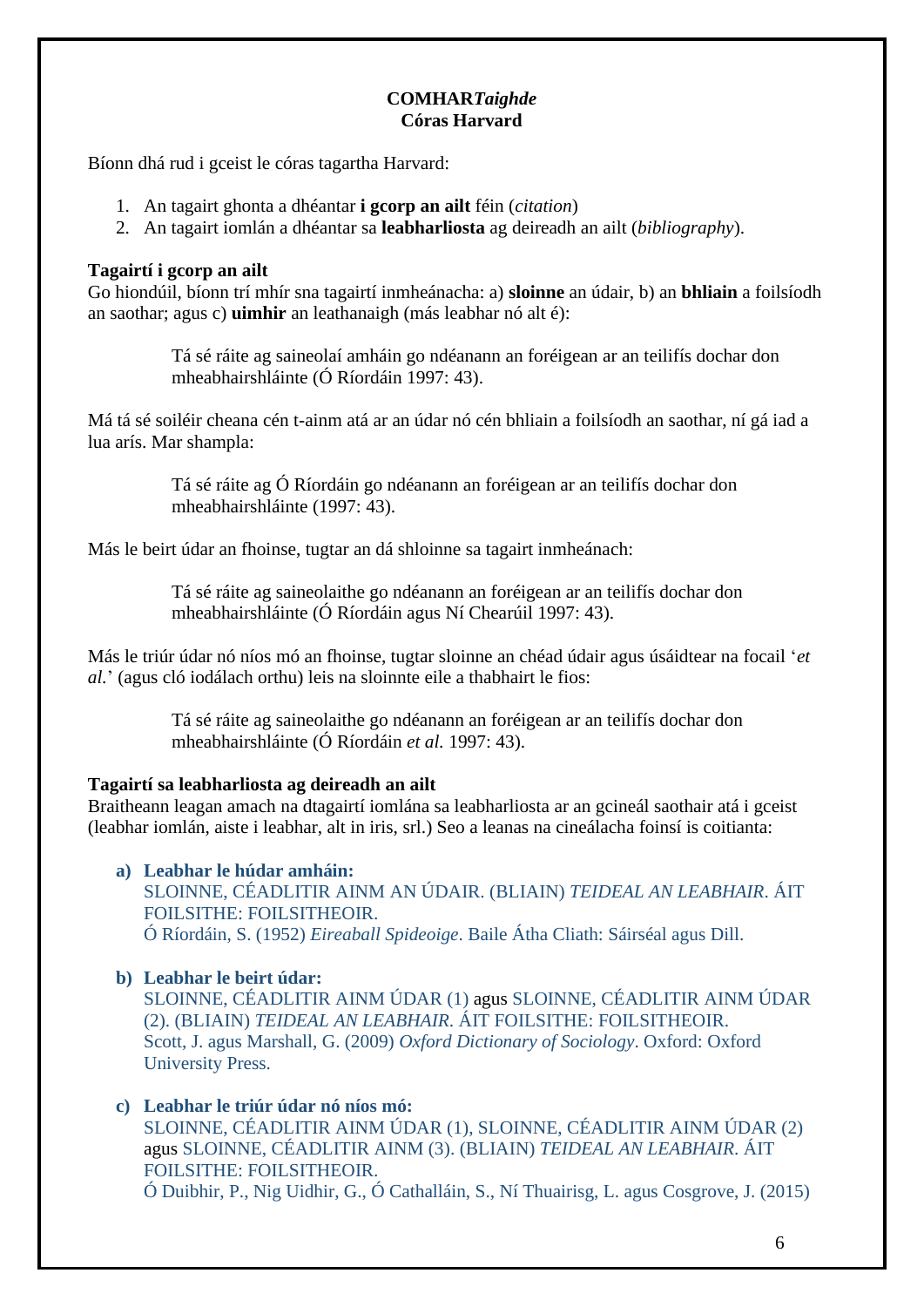*Anailís ar mhúnlaí soláthair Gaelscolaíochta (Tuairisc Taighde)*. Béal Feirste: An Coiste Seasta Thuaidh Theas ar Ghaeloideachas.

#### **d) Leabhar arna chur in eagar:**

SLOINNE, CÉADLITIR AINM AN EAGARTHÓRA (eag.) (BLIAIN) *TEIDEAL AN LEABHAIR*. ÁIT FOILSITHE: FOILSITHEOIR. Crowell, S. (eag.) (2012) *The Cambridge Companion to Existentialism*. Cambridge: Cambridge University Press.

#### **e) Caibidil i leabhar arna chur in eagar:**

SLOINNE, CÉADLITIR AINM AN ÚDAIR. (BLIAIN) 'TEIDEAL NA CAIBIDLE'. In: SLOINNE, CÉADLITIR AINM AN EAGARTHÓRA (eag). *TEIDEAL AN LEABHAIR*. ÁIT FOILSITHE: FOILSITHEOIR: LEATHANAIGH.

Ó Coigligh, S. (1980) 'Shaun agus Shem'. In: Ó hAnluain, E. (eag.) *An Duine is Dual: Aistí ar Sheán Ó Ríordáin*. Baile Átha Cliath: An Clóchomhar: 28-60.

## **f) Alt i nuachtán:**

SLOINNE, CÉADLITIR AINM AN ÚDAIR. (BLIAIN) 'TEIDEAL AN AILT'. In: *TEIDEAL AN NUACHTÁIN*, DÁTA: LEATHANACH (MÁS FÉIDIR). Ahern, M. (1966) 'Language Discussion'. In: *The Irish Times*, 5 Iúil 1966: 9.

#### **Alt gan ainm:**

I gcás ailt nach fios cé a scríobh, cuirtear teideal an leabhair (nó an nuachtáin, nó an irisleabhair) in áit ainm an údair. Cloítear leis an ngnáthstíl tagartha ina dhiaidh sin, mar shampla: *The Kerryman.* (1905) 'The American Letter'. In: *The Kerryman*, 30 Meán Fómhair 1905: 9.

#### **g) Alt in iris:**

SLOINNE, CÉADLITIR AINM AN ÚDAIR. (BLIAIN) 'TEIDEAL AN AILT'. In: *TEIDEAL NA hIRISE* IMLEABHAR (EAGRÁN): LEATHANAIGH. Ó Ríordáin, S. (1963) 'An taisceadán'. In: *Comhar* 22 (6): 27-29.

#### **h) Alt in iris leictreonach agus seoladh DOI luaite leis:**

SLOINNE, CÉADLITIR AINM AN ÚDAIR. (BLIAIN) 'TEIDEAL AN AILT'. In: *TEIDEAL NA hIRISE* IMLEABHAR (EAGRÁN). DOI: AN SEOLADH DOI [faighte DÁTA].

Ó Drisceoil, P. (2015) 'Mediae Noctis Consilium – céadfhoilsiú Cúirt an Mheán Oíche le Brian Merriman'. In: *COMHARTaighde* 1. DOI:<http://dx.doi.org/10.18669/ct.2015.01> [faighte 24 Samhain 2015].

#### **i) Alt in iris leictreonach gan aon seoladh DOI luaite leis:**

SLOINNE, CÉADLITIR AINM AN ÚDAIR. (BLIAIN) 'TEIDEAL AN AILT'. In: *TEIDEAL NA hIRISE* IMLEABHAR (EAGRÁN) / DÁTA FOILSITHE. Ar fáil ag: URL [faighte DÁTA].

Gelernter, D. (2014) 'The closing of the scientific mind'. In: *Commentary Magazine*, 1 Eanáir 2014. Ar fáil ag: [www.commentarymagazine.com/articles/the-closing-of-the](http://www.commentarymagazine.com/articles/the-closing-of-the-scientific-mind)[scientific-mind](http://www.commentarymagazine.com/articles/the-closing-of-the-scientific-mind) [faighte 20 Eanáir 2016].

#### **j) Tráchtas neamhfhoilsithe:**

SLOINNE, CÉADLITIR AINM AN ÚDAIR. (BLIAIN) *TEIDEAL AN TRÁCHTAIS*. Tráchtas [CINEÁL TRÁCHTAIS], AINM INSTITIÚIDE, (neamhfhoilsithe). Aiken, S. (2015) *Pádraig Ó hÉigeartaigh: File, Gael agus Deoraí Springfield, Mass*.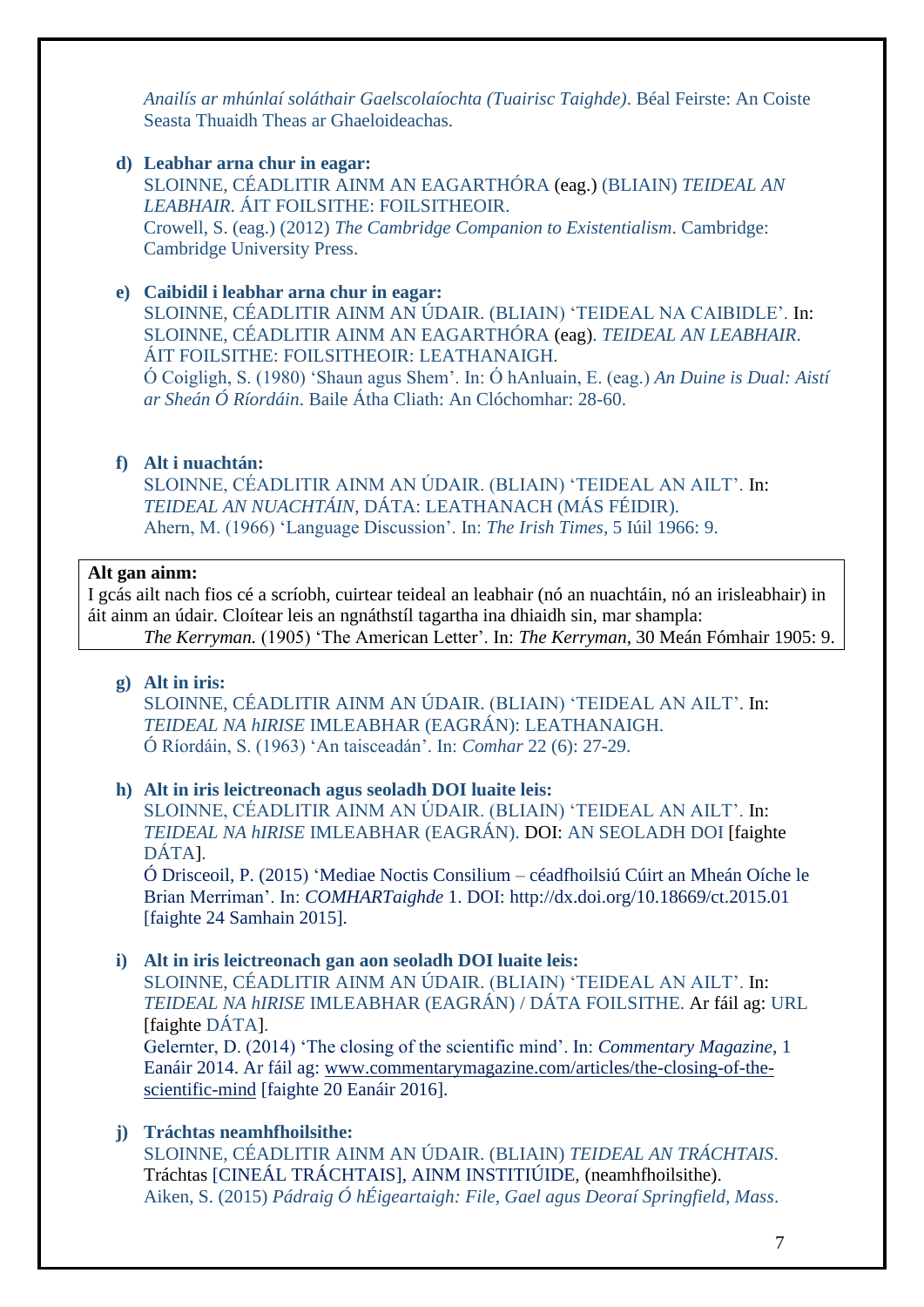Tráchtas M.A., Ollscoil na hÉireann, Gaillimh (neamhfhoilsithe).

## **k) Leathanach ar shuíomh idirlín:**

SLOINNE, CÉADLITIR AINM AN ÚDAIR / ÚINÉIR AN LEATHANAIGH. (BLIAIN) 'TEIDEAL AN LEATHANAIGH'. Ar fáil ag: URL [faighte DÁTA]. Moran, P. (2012) 'Maps for Early Irish Studies'. Ar fáil ag: <http://www.pmoran.ie/archives/143> [faighte 20 Meán Fómhair 2016].

\*Mura mbíonn ainm an údair ar fáil agus tagairt á déanamh do shuíomh idirlín, cuirtear isteach úinéir an leathanaigh nó ainm na heagraíochta atá i gceannas ar an suíomh. Mar shampla: An Fhéile Bheag Filíochta. (2016) 'Aíonna Oirirce'. Ar fáil ag: <http://www.feilebheagfiliochta.com/aoispeisialta2016.html> [faighte 20 Meán Fómhair 2016].

# **l) \*Ábhar aistrithe:**

SLOINNE, CEADLITIR AINM AN BHUNÚDAIR. (BLIAIN) 'TEIDEAL AN AISTRIÚCHÁIN'. Aistrithe ag SLOINNE, CÉADLITIR AINM AN AISTRITHEORA. In: SONRAÍ AN LEABHAIR/IRISLEABHAIR INA BHFUIL AN tAISTRIÚCHÁN. Ó hÉigeartaigh, P. (1979) 'A Father Keens His Drowned Child'. Aistrithe ag Mac Piarais, P. In: Ó Buachalla, S. (eag.) *The Literary Writings of Patrick Pearse: Writings in English*. Dublin/Cork: Mercier Press: 47-48.

\*Sa sampla seo is i leabhar arna chur in eagar atá an t-aistriúchán ar fáil. Dá mba in irisleabhar, i nuachtán nó ar shuíomh gréasáin a bheadh sé, bheadh deireadh na hiontrála thuas le coigeartú. Mar shampla:

Ó hÉigeartaigh, P. (1911) 'Ochón, a Dhonnchadh'; 'A Father Keens His Drowned Child'. Aistrithe ag Mac Piarais, P. In: *The Irish Review* 1 (3): 138-141.

# **m) Agallamh:**

SLOINNE, CÉADLITIR AINM AN AGALLAÍ. (BLIAIN) Agallamh le AINM IOMLÁN AN AGALLAÍ (AON EOLAS ÁBHARTHA FAOIN AGALLAÍ), LOG AN AGALLAIMH, DÁTA AN AGALLAIMH.

Mac Aonghusa, M. (2013) Agallamh le Mícheál Mac Aonghusa (ball den eagraíocht Misneach), Baile Átha Cliath, 5 Feabhra 2013.

# **n) Foinse chraolta:**

SLOINNE, CÉADLITIR AINM AN CHRAOLTÓRA/LÁITHREORA. (BLIAIN) *TEIDEAL AN CHLÁIR*. CAINÉAL CRAOLTA, DÁTA. Ar fáil ag: URL (MÁS FÉIDIR) [faighte DÁTA].

Browne, P. (2012) *The Rolling Wave*. RTÉ Raidió a hAon, 26 Feabhra 2012. Ar fáil ag: <http://www.rte.ie/radio1/the-rolling-wave/archive/2012/0104/350217-20122/> [faighte 10 Bealtaine 2015].

# **o) \*Ábhar cartlainne:**

SLOINNE, CÉADLITIR AINM AN ÚDAIR. (BLIAIN) *TEIDEAL AN tSAOTHAIR*. TEIDEAL/UIMHIR AN CHOMHAID. In: AINM AGUS SEOLADH NA CARTLAINNE. Ó Riada, S. (1959) *Sraith Mhise Éire*. Scóir neamhfhoilsithe bhearnacha, BL/PP/OR/502. In: Bailiúchán Sheáin Uí Riada, Leabharlann Boole, Ollscoil Chorcaí.

\*Ní i gcónaí a bhíonn an t-eolas seo ar fáil i gcás ábhar cartlainne. Cuirtear oiread is féidir isteach.